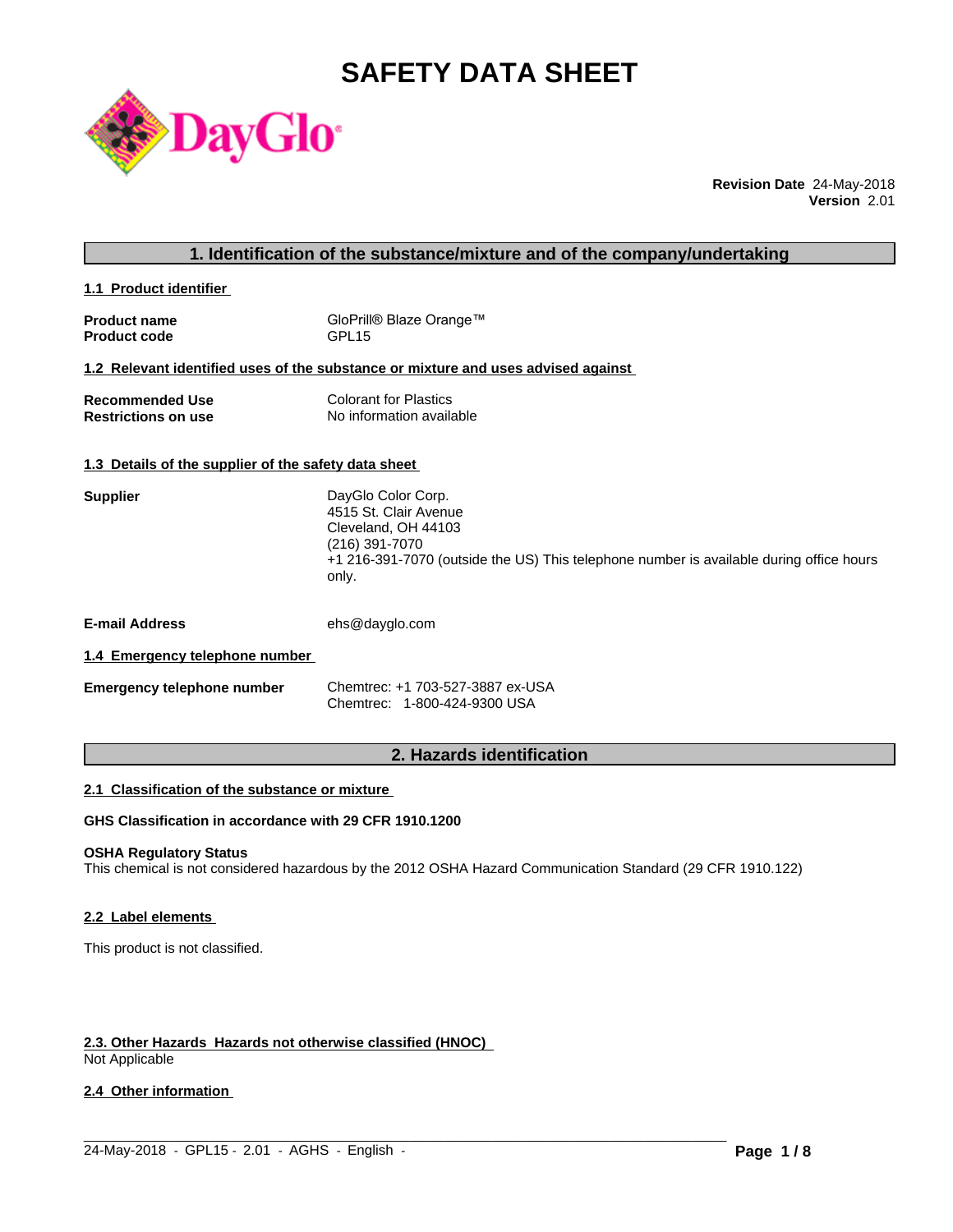Not Applicable

**Unknown Acute Toxicity** 14.97669% of the mixture consists of ingredient(s) of unknown toxicity

# **3. Composition/Information on Ingredients**

# **Substance**

# **Mixture**

This material is not considered hazardous by the OSHA Hazard Communication Standard (29 CFR 1910.1200).

| <b>Chemical Name</b>                                                                                             | CAS No.   | Weight-% |  |  |
|------------------------------------------------------------------------------------------------------------------|-----------|----------|--|--|
| ESIUM OXIDE<br>MAGNE'                                                                                            | 1309-48-4 |          |  |  |
| n withheld as a trade secret.<br>t percentage (concentration) of<br>composition<br>ı has been<br>'he exact<br>റ† |           |          |  |  |

**4. First aid measures 4.1 Description of first-aid measures General advice** No information available. **Eye contact** Immediately flush with plenty of water. After initial flushing, remove any contact lenses and continue flushing for at least 15 minutes. Keep eye wide open while rinsing. If symptoms persist, call a physician. **Skin contact Immediate medical attention is not required. Wash off with soap and water. Inhalation** Immediate medical attention is not required. Move to fresh air. **Ingestion Do NOT** induce vomiting. Drink plenty of water. Consult a physician. **4.2 Most important symptoms and effects, both acute and delayed Symptoms** See Section 2.2, Label Elements and/or Section 11, Toxicological effects. **4.3 Indication of any immediate medical attention and special treatment needed Notes to physician** Treat symptomatically. **5. Fire-Fighting Measures 5.1 Extinguishing media Suitable extinguishing media** Use extinguishing measures that are appropriate to local circumstances and the surrounding environment. **Unsuitable Extinguishing Media** None.

 $\_$  ,  $\_$  ,  $\_$  ,  $\_$  ,  $\_$  ,  $\_$  ,  $\_$  ,  $\_$  ,  $\_$  ,  $\_$  ,  $\_$  ,  $\_$  ,  $\_$  ,  $\_$  ,  $\_$  ,  $\_$  ,  $\_$  ,  $\_$  ,  $\_$  ,  $\_$  ,  $\_$  ,  $\_$  ,  $\_$  ,  $\_$  ,  $\_$  ,  $\_$  ,  $\_$  ,  $\_$  ,  $\_$  ,  $\_$  ,  $\_$  ,  $\_$  ,  $\_$  ,  $\_$  ,  $\_$  ,  $\_$  ,  $\_$  ,

#### **5.2 Special hazards arising from the substance or mixture**

#### **Special Hazard**

None known based on information supplied.

**Hazardous Combustion Products** Carbon oxides. Nitrogen oxides (NOx).

#### **Explosion Data**

**Sensitivity to Mechanical Impact** None. **Sensitivity to Static Discharge** None.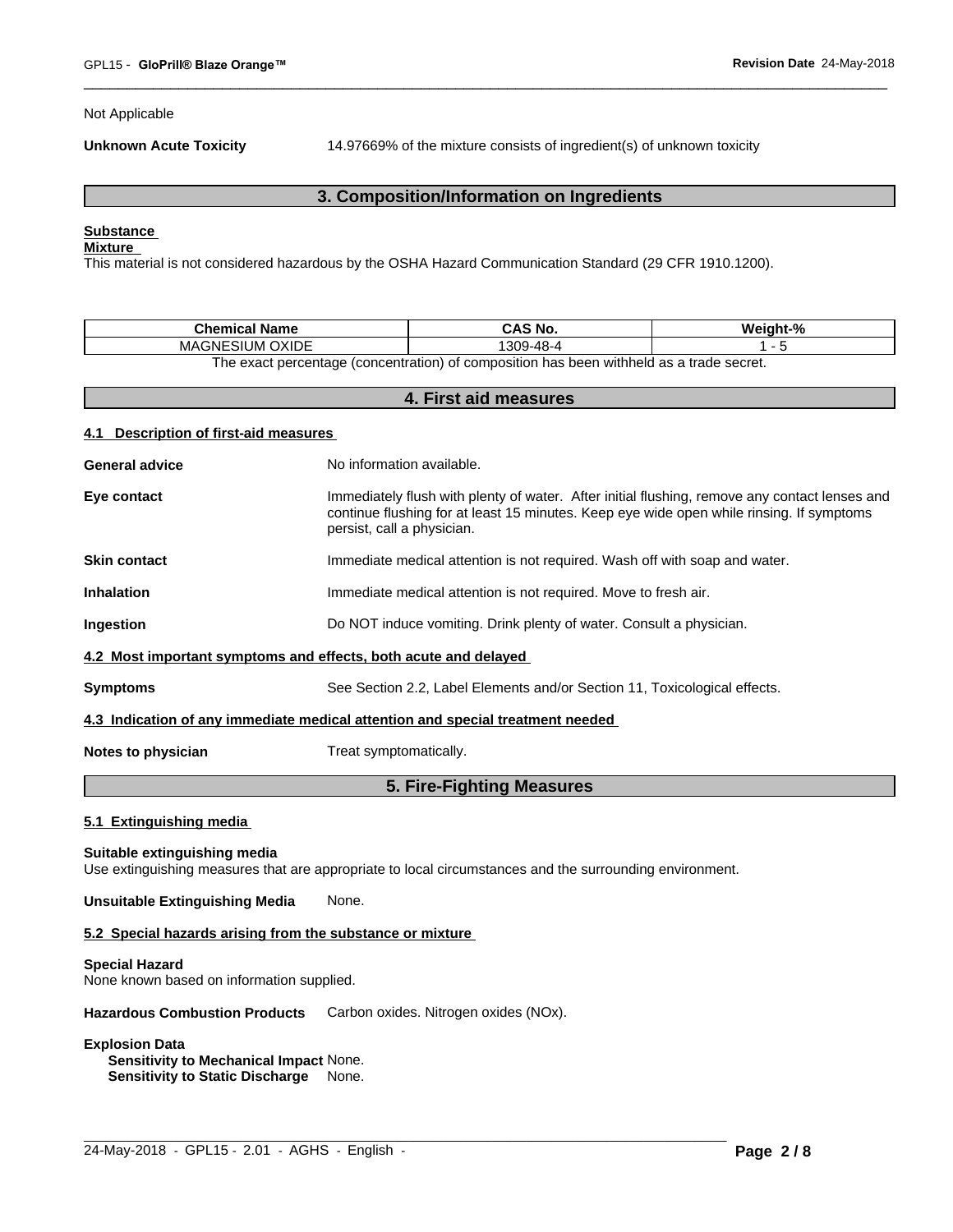# **5.3 Advice for firefighters**

As in any fire, wear self-contained breathing apparatus pressure-demand, MSHA/NIOSH (approved or equivalent) and full protective gear.

# **6. Accidental Release Measures**

#### **6.1 Personal precautions, protective equipment and emergency procedures**

Ensure adequate ventilation, especially in confined areas. Use personal protective equipment.

#### **6.2 Environmental precautions**

Prevent product from entering drains. See Section 12 for additional Ecological information.

# **6.3 Methods and materials for containment and cleaning up**

| <b>Methods for Containment</b> | Prevent further leakage or spillage if safe to do so.                                                                            |
|--------------------------------|----------------------------------------------------------------------------------------------------------------------------------|
| Methods for cleaning up        | Use personal protective equipment. Prevent product from entering drains. Keep in suitable<br>and closed containers for disposal. |

# **7. Handling and storage**

#### **7.1 Precautions for safe handling**

| Advice on safe handling                                          | Wear personal protective equipment. Take precautionary measures against static<br>discharges. |  |
|------------------------------------------------------------------|-----------------------------------------------------------------------------------------------|--|
| <b>Hygiene measures</b>                                          | Handle in accordance with good industrial hygiene and safety practice.                        |  |
| 7.2 Conditions for safe storage, including any incompatibilities |                                                                                               |  |
| <b>Storage Conditions</b>                                        | Keep tightly closed in a dry and cool place.                                                  |  |
| <b>Materials to Avoid</b>                                        | No materials to be especially mentioned.                                                      |  |

# **8. Exposure controls/personal protection**

#### **8.1 Exposure Guidelines**

| Chemical Name            | <b>ACGIH TLV</b>         | <b>OSHA PEL</b>          | <b>British Columbia</b>   | Alberta                  | Quebec                   | <b>Ontario TWAEV</b>     |
|--------------------------|--------------------------|--------------------------|---------------------------|--------------------------|--------------------------|--------------------------|
| <b>I MAGNESIUM OXIDE</b> | TWA: $10 \text{ ma/m}^3$ | TWA: $15 \text{ ma/m}^3$ | TWA: $10 \text{ mg/m}^3$  | TWA: $10 \text{ ma/m}^3$ | TWA: $10 \text{ ma/m}^3$ | TWA: $10 \text{ ma/m}^3$ |
| 1309-48-4                | inhalable fraction       | fume. total              | TWA: $3 \text{ ma/m}^3$   |                          |                          |                          |
|                          |                          | particulate              | STEL: $10 \text{ ma/m}^3$ |                          |                          |                          |

# **8.2 Appropriate engineering controls**

#### **Engineering Measures** Showers Eyewash stations Ventilation systems.

#### **8.3 Individual protection measures, such as personal protective equipment**

| <b>Eye/Face Protection</b>    | Safety glasses with side-shields.                                                                              |
|-------------------------------|----------------------------------------------------------------------------------------------------------------|
| Skin and body protection      | Wear chemical resistant footwear and clothing such as gloves, an apron or a whole body<br>suit as appropriate. |
| <b>Respiratory protection</b> | . NIOSH/MSHA approved respiratory protection should be worn if exposure is anticipated.                        |
| <b>Hygiene measures</b>       | See section 7 for more information                                                                             |

 $\_$  ,  $\_$  ,  $\_$  ,  $\_$  ,  $\_$  ,  $\_$  ,  $\_$  ,  $\_$  ,  $\_$  ,  $\_$  ,  $\_$  ,  $\_$  ,  $\_$  ,  $\_$  ,  $\_$  ,  $\_$  ,  $\_$  ,  $\_$  ,  $\_$  ,  $\_$  ,  $\_$  ,  $\_$  ,  $\_$  ,  $\_$  ,  $\_$  ,  $\_$  ,  $\_$  ,  $\_$  ,  $\_$  ,  $\_$  ,  $\_$  ,  $\_$  ,  $\_$  ,  $\_$  ,  $\_$  ,  $\_$  ,  $\_$  ,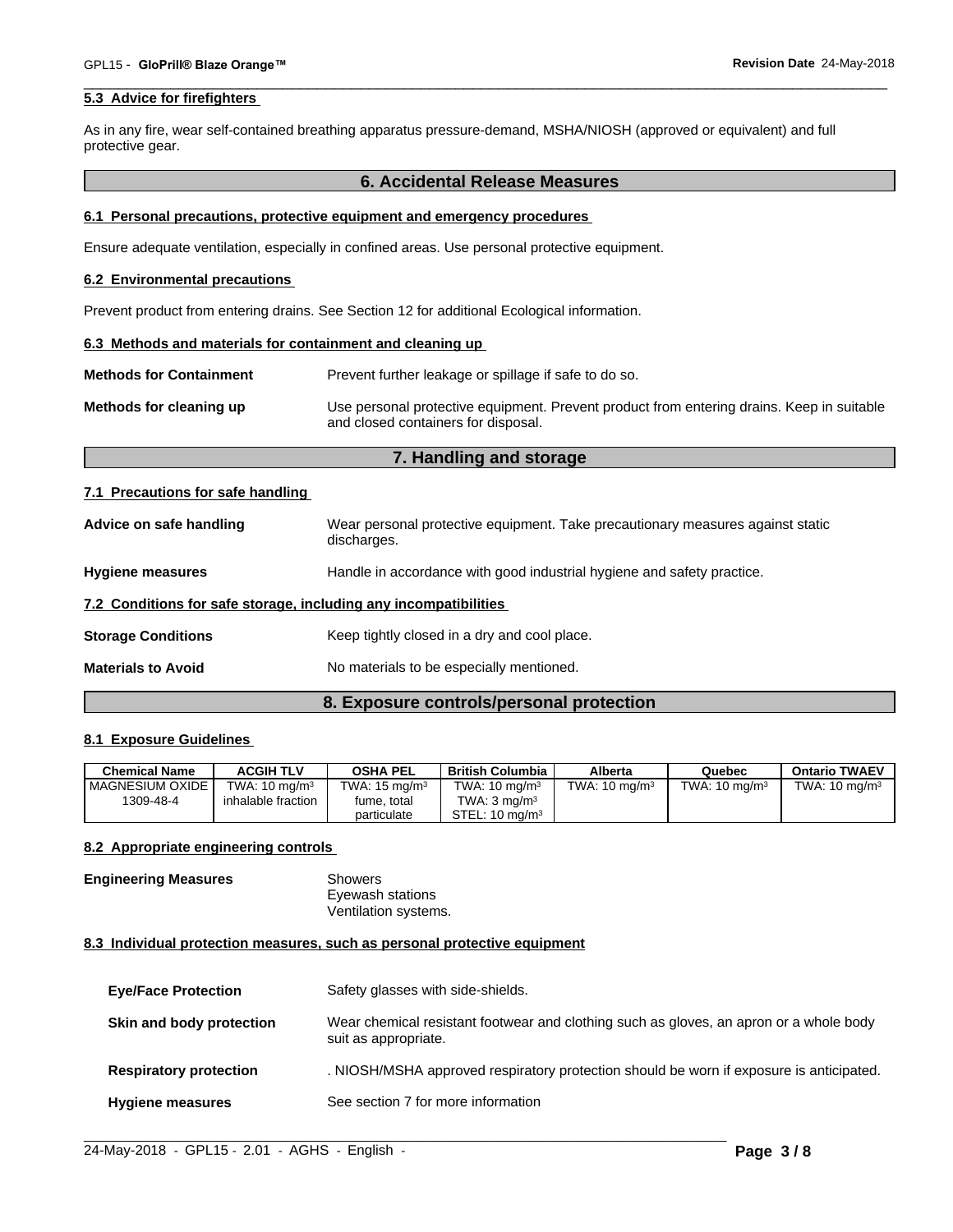# **9. Physical and chemical properties**

# **9.1 Information on basic physical and chemical properties Physical state** Solid

| Appearance                                                          | <b>Pellets</b>     | Color                                                | Orange                   |
|---------------------------------------------------------------------|--------------------|------------------------------------------------------|--------------------------|
| Odor                                                                | Mild               | <b>Odor Threshold</b>                                | No information available |
|                                                                     | <b>Values</b>      | Remarks • Methods                                    |                          |
| <b>Property</b><br>рH                                               |                    | No information available                             |                          |
| <b>Melting/freezing point</b>                                       |                    | No information available                             |                          |
| <b>Boiling point/boiling range</b>                                  |                    | No information available                             |                          |
| <b>Flash Point</b>                                                  |                    | No information available                             |                          |
| <b>Evaporation rate</b>                                             |                    | No information available                             |                          |
| Flammability (solid, gas)                                           |                    | No information available                             |                          |
| <b>Flammability Limits in Air</b>                                   |                    |                                                      |                          |
| upper flammability limit                                            |                    | No information available                             |                          |
| lower flammability limit                                            |                    | No information available                             |                          |
| Vapor pressure                                                      |                    | No information available                             |                          |
| Vapor density                                                       |                    | No information available                             |                          |
| <b>Specific Gravity</b>                                             | 1.2                |                                                      |                          |
| <b>Water solubility</b>                                             | Insoluble in water |                                                      |                          |
| Solubility in other solvents<br><b>Partition coefficient</b>        |                    | No information available                             |                          |
|                                                                     |                    | No information available<br>No information available |                          |
| <b>Autoignition temperature</b><br><b>Decomposition temperature</b> |                    | No information available                             |                          |
| Viscosity, kinematic                                                |                    | No information available                             |                          |
| Viscosity, dynamic                                                  |                    | No information available                             |                          |
|                                                                     |                    |                                                      |                          |
| <b>Explosive properties</b>                                         |                    | No information available                             |                          |
| <b>Oxidizing Properties</b>                                         |                    | No information available                             |                          |
|                                                                     |                    |                                                      |                          |

#### **9.2 Other information Volatile organic compounds (VOC)** None **content**

# **10. Stability and Reactivity**

 $\_$  ,  $\_$  ,  $\_$  ,  $\_$  ,  $\_$  ,  $\_$  ,  $\_$  ,  $\_$  ,  $\_$  ,  $\_$  ,  $\_$  ,  $\_$  ,  $\_$  ,  $\_$  ,  $\_$  ,  $\_$  ,  $\_$  ,  $\_$  ,  $\_$  ,  $\_$  ,  $\_$  ,  $\_$  ,  $\_$  ,  $\_$  ,  $\_$  ,  $\_$  ,  $\_$  ,  $\_$  ,  $\_$  ,  $\_$  ,  $\_$  ,  $\_$  ,  $\_$  ,  $\_$  ,  $\_$  ,  $\_$  ,  $\_$  ,

# **10.1 Reactivity**

No dangerous reaction known under conditions of normal use

# **10.2 Chemical stability**

Stable

# **10.3 Possibility of hazardous reactions**

None under normal processing.

# **10.4 Conditions to Avoid**

Take precautionary measures against static discharges. Dust formation.

# **10.5 Incompatible Materials**

None known based on information supplied.

# **10.6 Hazardous Decomposition Products**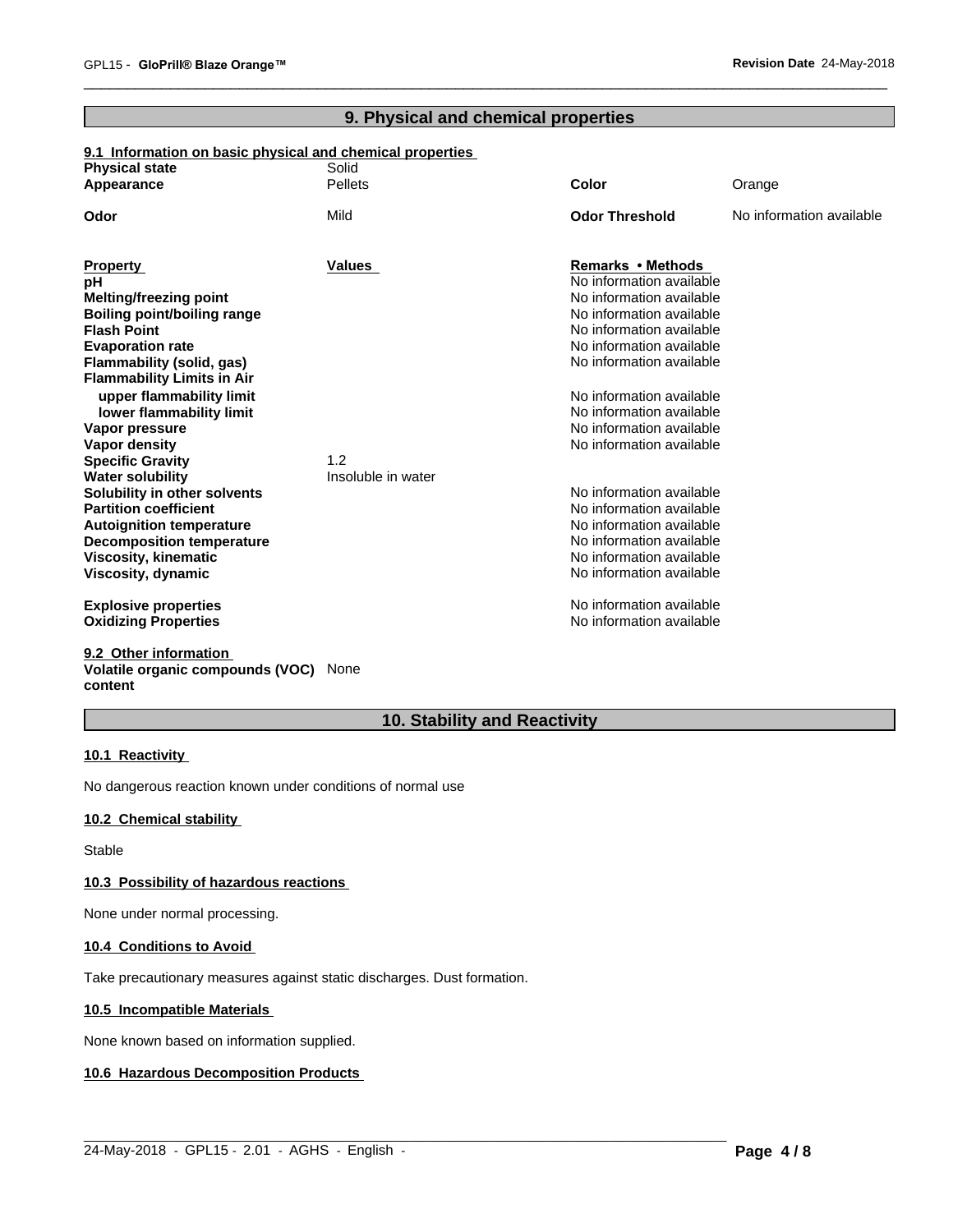None known based on information supplied.

# **11. Toxicological information**

#### **11.1 Acute toxicity**

**Numerical measures of toxicity: Product Information**

**The following values are calculated based on chapter 3.1 of the GHS document**

**Unknown Acute Toxicity** 14.97669% of the mixture consists of ingredient(s) of unknown toxicity

 $\_$  ,  $\_$  ,  $\_$  ,  $\_$  ,  $\_$  ,  $\_$  ,  $\_$  ,  $\_$  ,  $\_$  ,  $\_$  ,  $\_$  ,  $\_$  ,  $\_$  ,  $\_$  ,  $\_$  ,  $\_$  ,  $\_$  ,  $\_$  ,  $\_$  ,  $\_$  ,  $\_$  ,  $\_$  ,  $\_$  ,  $\_$  ,  $\_$  ,  $\_$  ,  $\_$  ,  $\_$  ,  $\_$  ,  $\_$  ,  $\_$  ,  $\_$  ,  $\_$  ,  $\_$  ,  $\_$  ,  $\_$  ,  $\_$  ,

**LC50 (Dust/Mist)** 5.92 mg/l

# **Numerical measures of toxicity: Component Information**

#### **11.2 Information on toxicologicaleffects**

#### **Skin corrosion/irritation**

Product Information • May cause irritation Component Information • No information available

#### **Serious eye damage/eye irritation**

Product Information • May cause eye irritation Component Information • No information available

#### **Respiratory or skin sensitization**

Product Information • No information available Component Information • No information available

#### **Germ cell mutagenicity**

Product Information • No information available Component Information • No information available

# **Carcinogenicity**

Product Information

• Contains no ingredient listed as a carcinogen

Component Information • No information available

# **Reproductive toxicity**

Product Information • No information available Component Information

• No information available

#### **STOT - single exposure** No information available

**STOT - repeated exposure**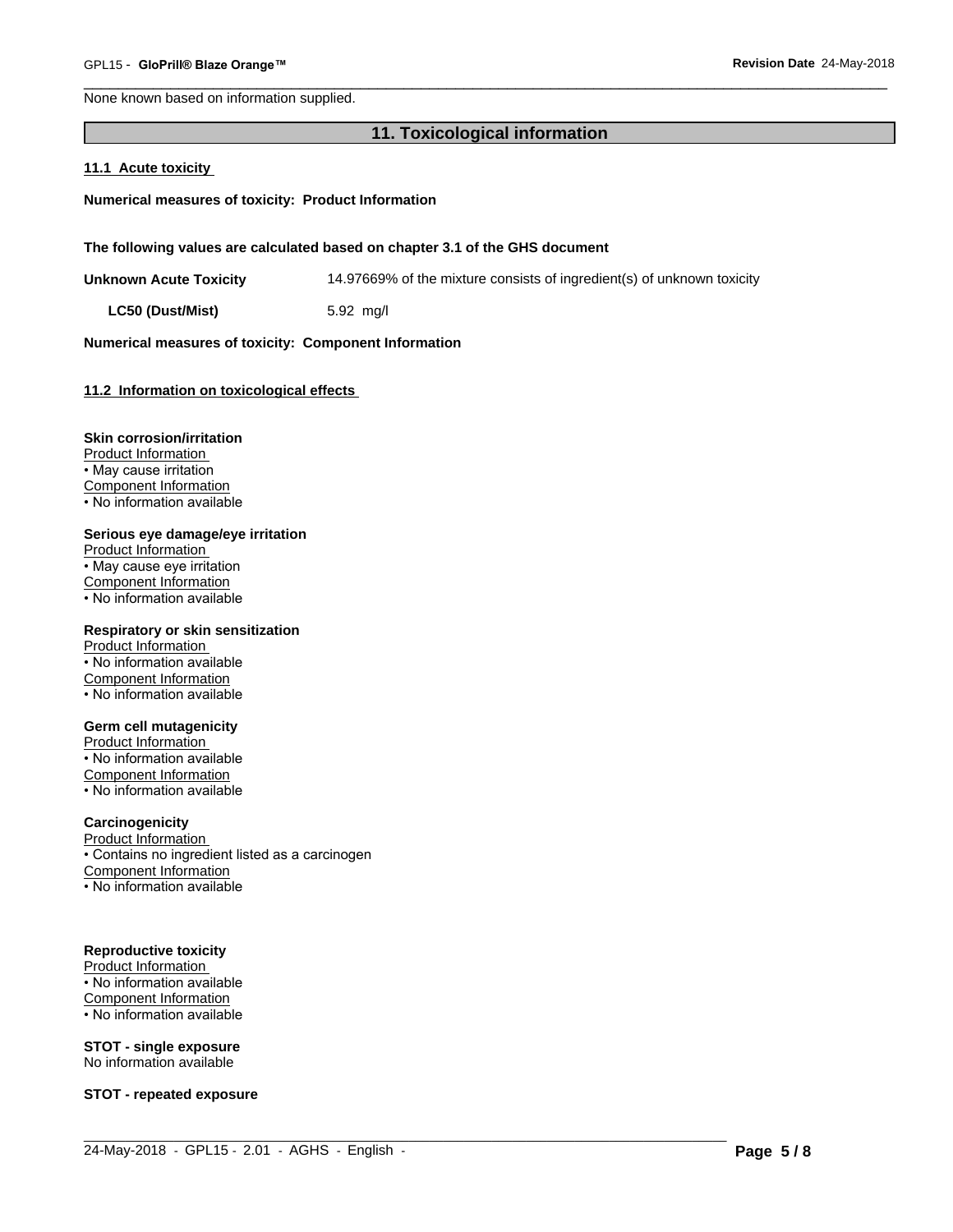• No known effect

# **Other adverse effects**

Product Information • No information available Component Information • No information available

#### **Aspiration hazard**

Product Information • No information available Component Information • No information available

# **12. Ecological information**

# **12.1 Toxicity**

**Ecotoxicity No information available** 

6.18895 % of the mixture consists of components(s) of unknown hazards to the aquatic environment

# **Ecotoxicity effects**

# **12.2 Persistence and degradability**

No information available.

# **12.3 Bioaccumulative potential**

Discharge into the environment must be avoided

# **12.4 Mobility in soil**

No information available.

# **12.5 Other adverse effects**

No information available

# **13. Disposal Considerations**

# **13.1 Waste treatment methods**

Dispose of in accordance with federal, state, and local regulations.

# **14. Transport Information**

| DOT         | Not regulated |
|-------------|---------------|
| MEX         | Not regulated |
| <b>IMDG</b> | Not regulated |
| IATA        | Not regulated |

# **15. Regulatory information**

 $\_$  ,  $\_$  ,  $\_$  ,  $\_$  ,  $\_$  ,  $\_$  ,  $\_$  ,  $\_$  ,  $\_$  ,  $\_$  ,  $\_$  ,  $\_$  ,  $\_$  ,  $\_$  ,  $\_$  ,  $\_$  ,  $\_$  ,  $\_$  ,  $\_$  ,  $\_$  ,  $\_$  ,  $\_$  ,  $\_$  ,  $\_$  ,  $\_$  ,  $\_$  ,  $\_$  ,  $\_$  ,  $\_$  ,  $\_$  ,  $\_$  ,  $\_$  ,  $\_$  ,  $\_$  ,  $\_$  ,  $\_$  ,  $\_$  ,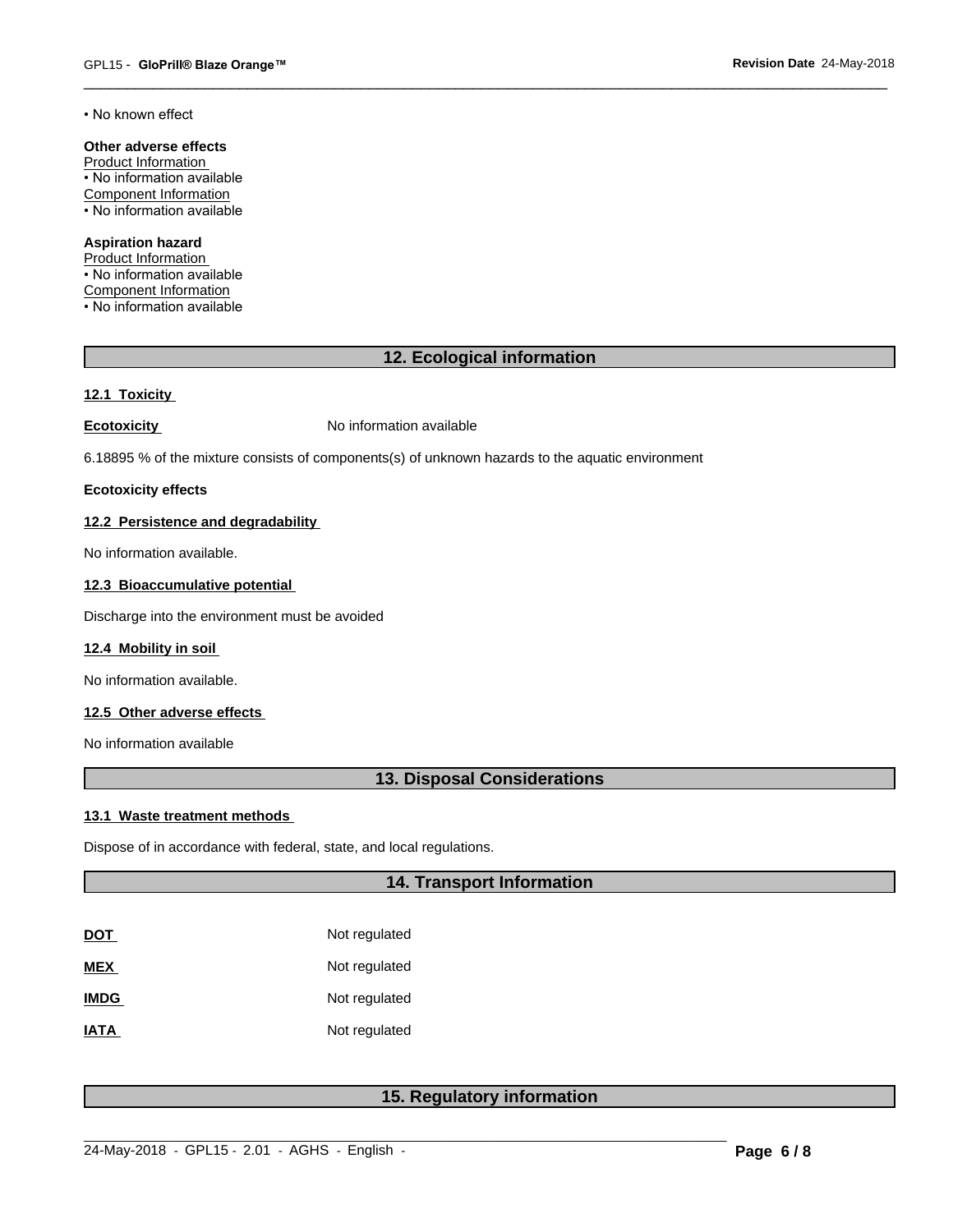#### **15.1 International Inventories**

| <b>TSCA</b>          | Complies                 |
|----------------------|--------------------------|
| <b>DSL</b>           | $\overline{\phantom{0}}$ |
| <b>EINECS/ELINCS</b> |                          |
| <b>ENCS</b>          |                          |
| <b>IECSC</b>         |                          |
| <b>KECL</b>          |                          |
| <b>PICCS</b>         |                          |
| <b>AICS</b>          |                          |
| <b>NZIoC</b>         |                          |

 **TSCA** - United States Toxic Substances Control Act Section 8(b) Inventory

 **DSL** - Canadian Domestic Substances List

 **EINECS/ELINCS** - European Inventory of Existing Chemical Substances/European List of Notified Chemical Substances

 **PICCS** - Philippines Inventory of Chemicals and Chemical Substances

 **ENCS** - Japan Existing and New Chemical Substances

 **IECSC** - China Inventory of Existing Chemical Substances

 **KECL** - Korean Existing and Evaluated Chemical Substances

 **PICCS** - Philippines Inventory of Chemicals and Chemical Substances

 **AICS** - Australian Inventory of Chemical Substances

 **NZIoC** - New Zealand Inventory of Chemicals

### **15.2 U.S. Federal Regulations**

#### **SARA 313**

Section 313 of Title III of the Superfund Amendments and Reauthorization Act of 1986 (SARA). This product contains a chemical or chemicals which are subject to the reporting requirements of the Act and Title 40 of the Code of Federal Regulations, Part 372:

| <b>Chemical Name</b>                         | <b>SARA 313 - Threshold Values %</b> | Weight-%  |
|----------------------------------------------|--------------------------------------|-----------|
| Resin (Zinc Compound)                        |                                      | $70 - 80$ |
| ETHYLENE MAA COPOLYMER ZN SALT<br>28516-43-0 | IJ.                                  | $5 - 10$  |

# **15.3 Pesticide Information**

Not applicable

#### **15.4 U.S. State Regulations**

#### **California Proposition 65**

This product contains the following Proposition 65 chemicals:

| <b>Chemical Name</b><br>C.I. Basic Violet 10 - 81-88-9 |                                                                                                                                                                                                                                                                                                                                                                            | California Prop. 65   |                          |                                           |  |  |
|--------------------------------------------------------|----------------------------------------------------------------------------------------------------------------------------------------------------------------------------------------------------------------------------------------------------------------------------------------------------------------------------------------------------------------------------|-----------------------|--------------------------|-------------------------------------------|--|--|
|                                                        |                                                                                                                                                                                                                                                                                                                                                                            |                       | Carcinogen               |                                           |  |  |
| <b>16. Other information</b>                           |                                                                                                                                                                                                                                                                                                                                                                            |                       |                          |                                           |  |  |
| <b>NFPA</b>                                            | <b>Health Hazard -</b>                                                                                                                                                                                                                                                                                                                                                     | Flammability -        | Instability -            | <b>Physical and chemical</b><br>hazards - |  |  |
| <b>HMIS</b>                                            | <b>Health Hazard 1</b>                                                                                                                                                                                                                                                                                                                                                     | <b>Flammability 1</b> | <b>Physical Hazard 0</b> | Personal protection X                     |  |  |
| Legend:<br>Ceiling (C)                                 | ACGIH (American Conference of Governmental Industrial Hygienists)<br>DOT (Department of Transportation)<br>EPA (Environmental Protection Agency)<br>IARC (International Agency for Research on Cancer)<br>International Air Transport Association (IATA)<br>International Maritime Dangerous Goods (IMDG)<br>NIOSH (National Institute for Occupational Safety and Health) |                       |                          |                                           |  |  |

 $\_$  ,  $\_$  ,  $\_$  ,  $\_$  ,  $\_$  ,  $\_$  ,  $\_$  ,  $\_$  ,  $\_$  ,  $\_$  ,  $\_$  ,  $\_$  ,  $\_$  ,  $\_$  ,  $\_$  ,  $\_$  ,  $\_$  ,  $\_$  ,  $\_$  ,  $\_$  ,  $\_$  ,  $\_$  ,  $\_$  ,  $\_$  ,  $\_$  ,  $\_$  ,  $\_$  ,  $\_$  ,  $\_$  ,  $\_$  ,  $\_$  ,  $\_$  ,  $\_$  ,  $\_$  ,  $\_$  ,  $\_$  ,  $\_$  ,

*NTP (National Toxicology Program)*